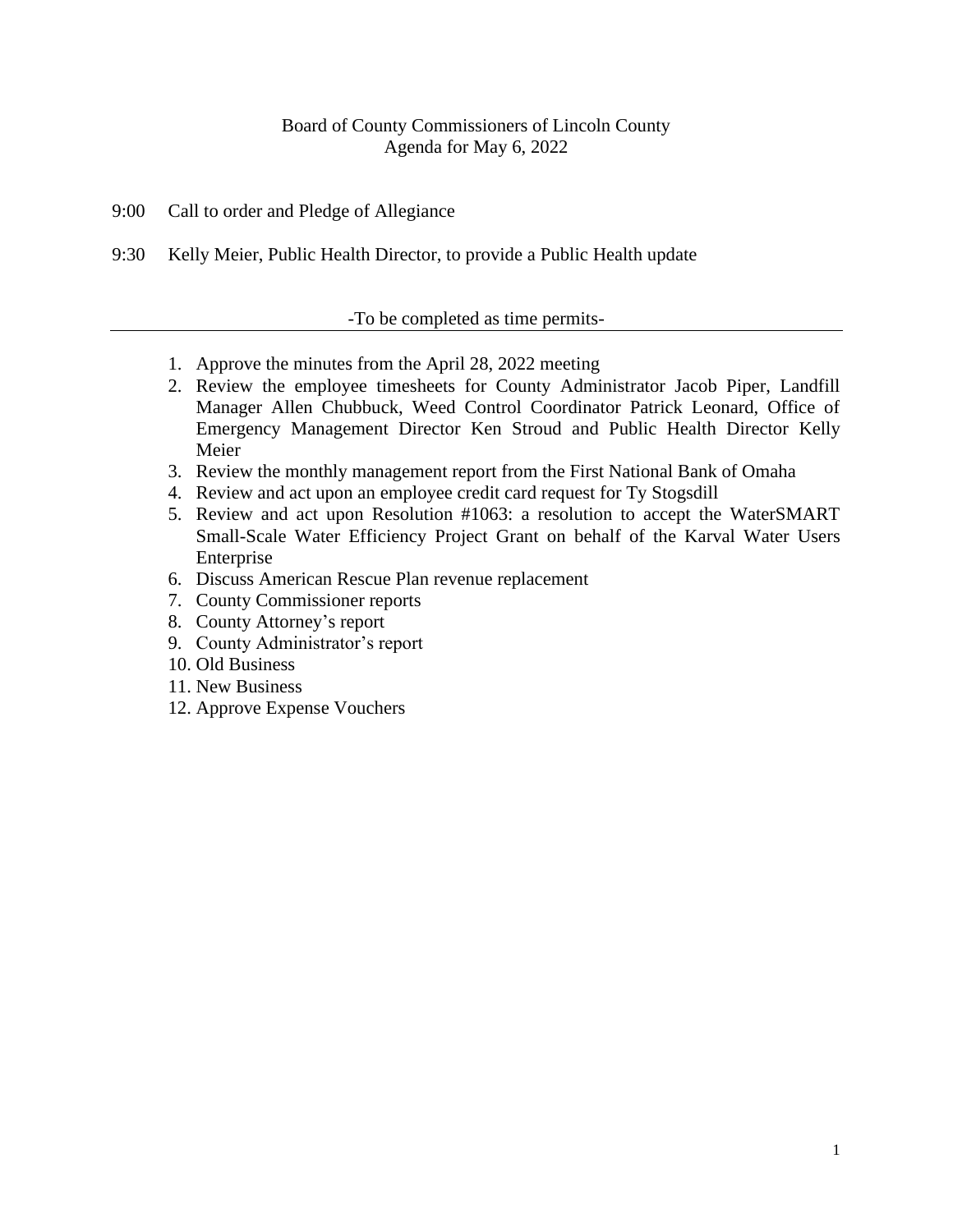The Board of Lincoln County Commissioners met at 9:00 a.m. on May 6, 2022. Chairman Doug Stone, Commissioner Steve Burgess, Commissioner Ed E. Schifferns, County Attorney Stan Kimble, County Administrator Jacob Piper, Acting Clerk of the Board Mindy Dutro, and Stephanie Zwick with the Limon Leader attended. Clerk of the Board Corinne M. Lengel was absent and excused.

Chairman Stone called the meeting to order and asked Stephanie Zwick to lead the Pledge of Allegiance.

Mr. Burgess moved to approve the minutes from the meeting held on April 28, 2022, as submitted. Mr. Schifferns seconded the motion, which carried.

The Board reviewed the employee timesheets for the administrator, landfill manager, weed control coordinator, emergency manager, and then reviewed the monthly management report from the First National Bank of Omaha.

Mr. Piper asked the Board to approve a credit card for new land use administrator Ty Stogsdill. Mr. Burgess moved to approve a county credit card with a \$5,000 limit. Mr. Schifferns seconded the motion, which carried.

Next, the Board discussed the WaterSMART Small-Scale Water Efficiency Project Grant that Karval Water Users applied for, Mr. Piper stated the resolution would give Karval Water Users the authority to accept the grant. Mr. Schifferns moved to approve Resolution #1063. Mr. Burgess seconded the motion, which carried.

At a regular meeting of the Board of County Commissioners of Lincoln County, Colorado, held in Hugo, Colorado, on May 6, 2022, there were present:

| Douglas D. Stone, Chairman             | Present |
|----------------------------------------|---------|
| Ed E. Schifferns, Vice Chairman        | Present |
| <b>Steve Burgess, Commissioner</b>     | Present |
| <b>Stan Kimble, County Attorney</b>    | Present |
| Mindy Dutro, Acting Clerk of the Board | Present |
| Jacob Piper, County Administrator      | Present |

when the following proceedings, among others, were had and done, to-wit:

**RESOLUTION #1063** It was moved by Commissioner Schifferns and seconded by Commissioner Burgess to adopt the following resolution:

**WHEREAS**, The Lincoln County Board of County Commissioners passed Resolution #1025 on October 29, 2020 to create the Karval Water Users Enterprise, granting Lincoln County the legal authority to enter into agreements on behalf of the Karval Water Users.

**WHEREAS**, The Lincoln County Board of County Commissioners have reviewed and support the submitted grant application for the WaterSMART Small-Scale Water Efficiency Project Grant.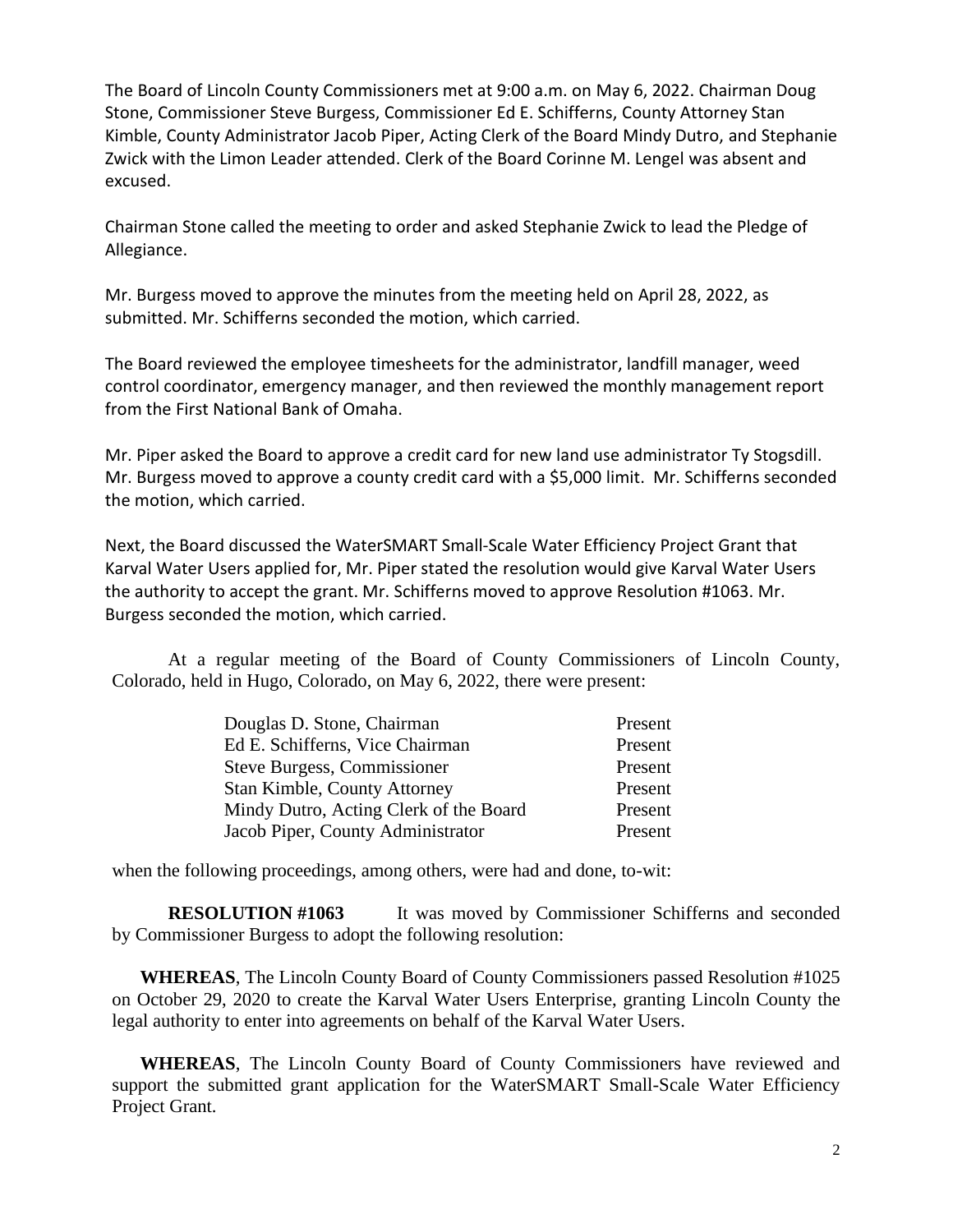**WHEREAS**, The Karval Water Users Enterprise has the capability to provide the amount of funding and/or in-kind contributions specified in the funding plan.

**WHEREAS**, The Karval Water Users will work with Reclamation to meet the established deadlines for entering into a grant or cooperative agreement.

**NOW THEREFORE, BE IT RESOLVED** by the Lincoln County Board of Commissioners: on behalf of the Karval Water Users Water Activity Enterprise being granted the WaterSMART Small-Scale Water Efficiency Project Grant; the Chairman, Doug Stone, by administrative act, does hereby authorize the Karval Water Users Enterprise to commit to the financial and legal obligations associated with receipt of a financial assistant award.

Upon roll call the vote was:

Commissioner Stone, Yes; Commissioner Schifferns, Yes; Commissioner Burgess, Yes.

The Chairman declared the motion carried and so ordered.

Board of County Commissioners of Lincoln County

\_\_\_\_\_\_\_\_\_\_\_\_\_\_\_\_\_\_\_\_\_\_\_\_\_\_\_\_\_\_\_\_\_\_\_\_

ATTEST: \_\_\_\_\_\_\_\_\_\_\_\_\_\_\_\_\_\_\_\_\_\_\_\_\_\_\_\_\_\_\_\_\_\_\_\_

Acting Clerk of the Board

Mr. Stone adjourned the meeting as the Board of County Commissioners and reconvened as the Board of Public Health to meet with the director, Kelly Meier, at 9:30 a.m. Mrs. Meier asked the Board to approve and sign the OPHP/MCH report that provides a plan on what the community might need for the next five years. Mr. Burgess made a motion to approve and sign the OPHP/MCH report. Mr. Schifferns seconded the motion, the motion carried unanimously.

\_\_\_\_\_\_\_\_\_\_\_\_\_\_\_\_\_\_\_\_\_\_\_\_\_\_\_\_\_\_\_\_\_\_\_\_\_\_\_\_ \_\_\_\_\_\_\_\_\_\_\_\_\_\_\_\_\_\_\_\_\_\_\_\_\_\_\_\_\_\_\_\_\_\_\_\_

Next, Mrs. Meier asked the Board to approve and sign the EPR contract renewal. Mr. Burgess made a motion to approve and sign the EPR contract renewal. Mr. Schifferns seconded the motion, the motion carried unanimously.

Mrs. Meier informed the Board that when Hi Altitude Flooring was installing the new flooring, some of the baseboards broke as they were removing them, and to replace them would cost \$1,650. Mrs. Meier stated that she sent pictures to the state, and they would cover the cost of new baseboards with COVID funds just as they did with the new flooring.

Last, Mrs. Meier told the Board the county currently had only one COVID-19 case and that her department would no longer be doing contract tracing unless the case affected high priority areas such as nursing homes, assisted living or jails. Mrs. Meier left the meeting at 9:40 a.m., and Mr. Stone adjourned the meeting as the Board of Public Health and reconvened as the Board of County Commissioners.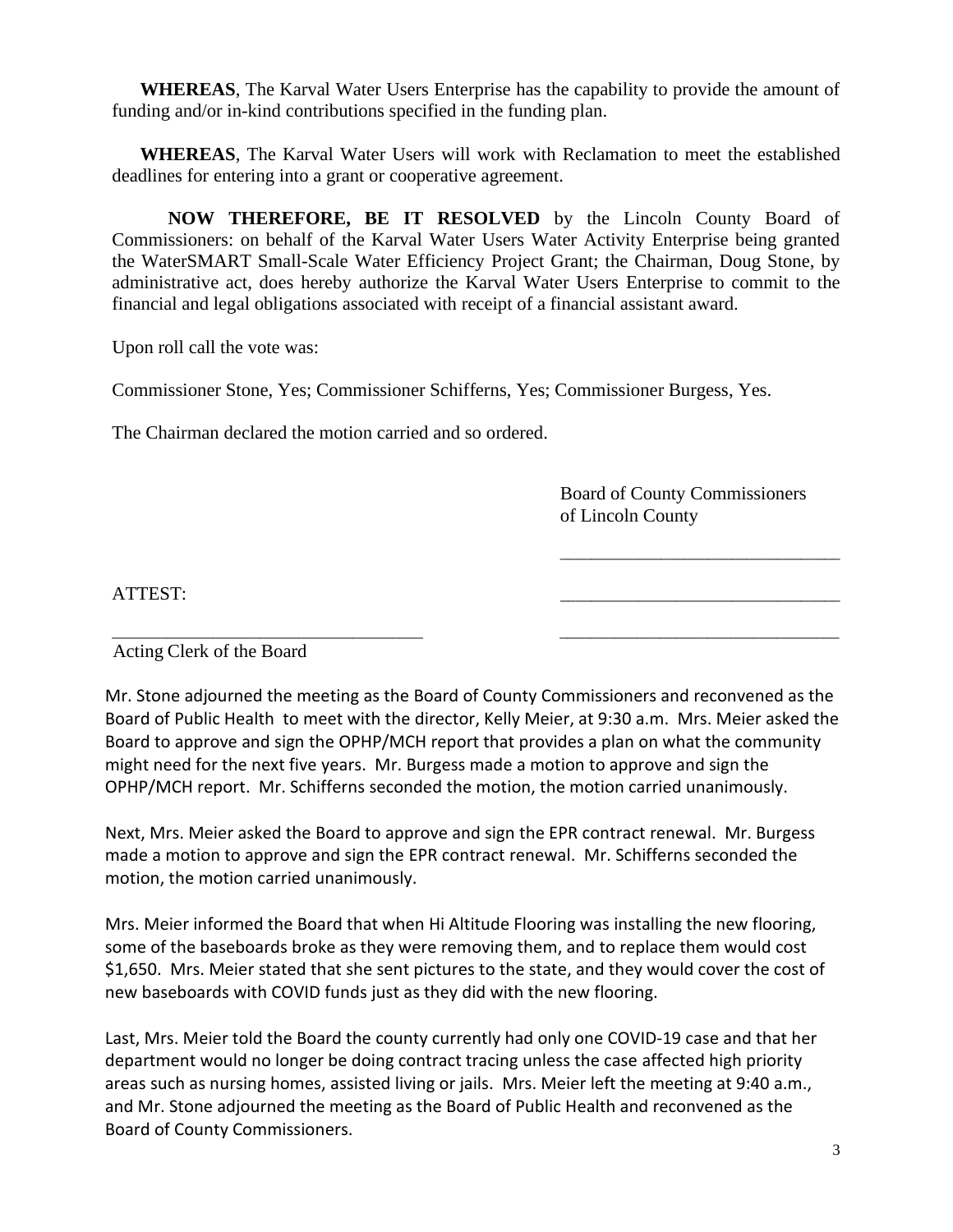Mr. Stone asked Mr. Piper for an update on the American Rescue Plan revenue replacement report, Mr. Piper provided the report for the Board and told them that since the county is smaller and has less people, he can report annually versus monthly as the bigger counties do. Mr. Piper asked the Board if they wanted to split the revenue replacement portion of the ARP funds that would be coming soon, equally between the General fund and Road and Bridge fund. The commissioners agreed that splitting them equally would be best.

Mr. Stone called for commissioner reports, and Mr. Burgess said that on April 30, he received another complaint about field trash from a farmer on a county road north of Genoa. District Two Road foreman Bruce Walters had his road crew clean it up. On May 2, Mr. Burgess went by the courthouse to see how Mr. Stogsdill's first day as land use administrator was going, he also went by the Genoa shop where the road crew was working on equipment due to the rainy cold conditions. Next, on May 3, Mr. Burgess spoke with Mrs. Meier about current COVID-19 cases and about the baseboards breaking when they removed them at Public Health. He also reported that he called Eric Bergman about off-system bridge replacement funds and how new applications will come out in June and July awards will be in October. Mr. Burgess stated that on May 4, District Two took the Mack truck to Denver for repairs on transmission since it was still under warranty, he also met with the hospital executive board, attended the COG meeting by phone, and spoke with Mark Bain about getting a gravel pit lease signed. On May 5, Mr. Burgess went to Genoa where he and Mr. Walters took the gravel pit lease to Mr. Bain. District Two had two road crew members helping District One lay asphalt also on May 5, and Mr. Burgess spoke with Steve Marshal about the price of oil for chipping, which he reported was currently around four dollars per gallon, which includes freight, the price might hold for May. Last, Mr. Burgess reported having a phone meeting for Baby Bear Hugs, where they discussed the fundraiser in July at the golf course.

Next under commissioner reports, Mr. Schifferns reported that on May 2, Arriba had two inches of rain, so District One road crew was grading roads trying to get the washboards out. He also reported that they had not gotten any job applications for the road crew positions that were open.

Mr. Stone started his commissioner report by reporting on May 2 he and new District Three road boss Judd Kravig looked at roads to overlay and checked gravel roads. On May 3, he took the lease for the Brewer gravel pit to the Brewer family. Last, Mr. Stone reported that on May 4 District Three sent road graders to areas that hadn't been graded due to the road crew shortage.

Mr. Stone asked Mr. Kimble for the attorney report, Mr. Kimble reported speaking with Greg Etl about the county signing a protective agreement with the Genoa Tower so that the county would not be liable for anything financial since they were applying for grants, similar to the agreement they signed with the Karval Water Users. Next, Mr. Kimble reported on the Family and Medical Leave Insurance (FAMLI), he reported that government entities can opt out of participating in FAMLI, but if the Board decided they wanted to opt out, they needed to start the process soon. Mr. Kimble stated that most counties and towns that he is the lawyer for are opting out, and he also said that if the county decides to opt out, employees can opt in and contribute their 4.5% on their own, they just wouldn't have the matching 4.5% from the county.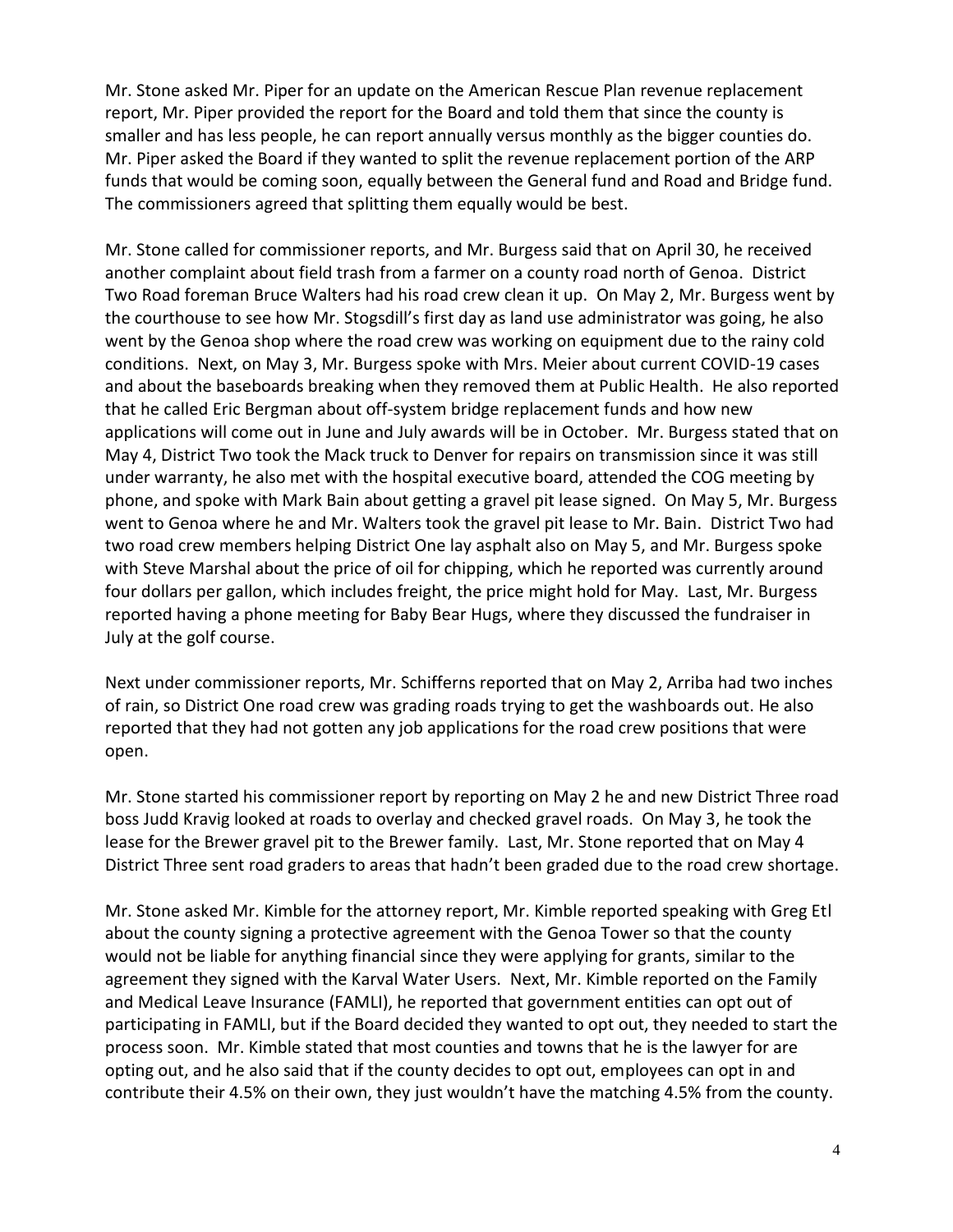Mr. Burgess asked Mr. Kimble if the county decided to opt in, could employees opt out? Mr. Kimble said he was not sure and would find out more information.

Mr. Stone asked Mr. Piper for the administrator report, Mr. Piper said he had received a question from the landfill employees if they were able to be closed the Saturday before a Monday holiday as they had in the past, the commissioners agreed they could. Mr. Piper said that Lincoln Health CEO Kevin Stansbury asked the Board to have a joint meeting with the hospital board. The Board discussed possible dates of a joint meeting following a commissioner morning meeting, and Mr. Piper said he would contact Mr. Stansbury.

Next, Mr. Piper said that due to the rescheduled civil court case that the county was involved in, the Board's May 18 meeting would need to be rescheduled. Mr. Kimble stated that May 18 would probably be the date that the subpoenaed commissioners would probably have to appear in court. Then, Mr. Piper reported that Mr. Stogsdill asked why the new builds north of Limon did not have to have development permits, only building permits. Mr. Kimble stated that he thought it was because the previous owner of the land had to have development permits to split the land into forty-acre tracts but he would look into it. Last, Mr. Piper reported meeting with Kelly Alverez and Mr. Stogsdill and they were wondering why sewer permits were first, Mr. Burgess stated that he thought it was due to housing issues in the lower L of the county that houses were put in without water and sewer.

Mr. Stone called for old business, Mr. Burgess said that the Board needed to make a decision on the County Highway 109 bridge just south of Hugo, if they wanted to wait and apply for funds to build a new bridge or go ahead and do the repairs they could now, he mentioned he thought they needed to fix it now and apply for funding next year, because they do not want it to fail while they were waiting on funds that are not guaranteed. The Board agreed and Mr. Schifferns said he would let District One road foreman Chris Monks know.

Mr. Kimble stated that he would investigate the law regarding the farmer north of Genoa dumping field trash on the county road.

There was no other old or new business to discuss, so the commissioners approved the April expenditures.

## COUNTY GENERAL

Road Deputy Salary \$3,857.26 Road Deputy Salary \$3,827.56 Correctional Officer I Salary \$3,423.00 Correctional Officer I Salary \$3,421.00 Metal Detector Salary \$1,360.00 Corporal III Salary \$4,271.38 Commissioner Salary \$5,264.42 Treasurer Salary \$5,037.42 Road Deputy Salary \$4,137.18 Clerk I Salary \$3,363.00 Correctional Officer I Salary \$3,406.50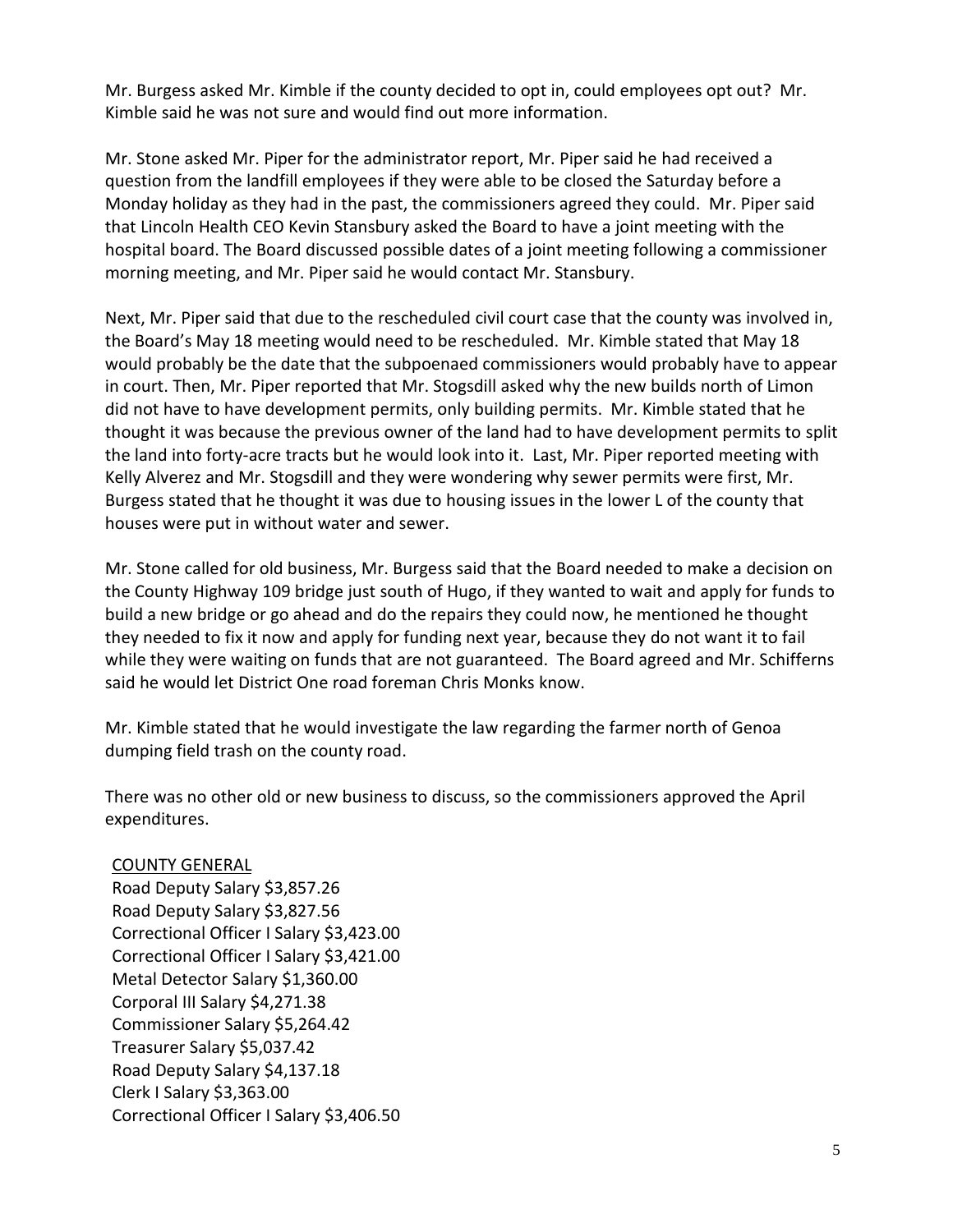Chief Deputy Salary \$3,020.06 Clerk I Salary \$3,308.00 Road Deputy Salary \$4,139.24 Correctional Officer I Salary \$3,303.00 Correctional Officer I Salary \$3,570.55 Finance Director Salary \$3,880.00 Assessor Salary \$5,037.42 Road Deputy Salary \$3,672.58 Driver Examiner Salary \$ 3 ,615.00 Deputy I Salary \$3,408.00 Road Deputy Salary \$3,841.05 Metal Detector Salary \$1,402.50 Correctional Officer I Salary \$3,423.00 Correctional Officer I Salary \$3,363.00 Veteran Services Officer Salary \$966.50 Correctional Officer I Salary, \$3,423.00 Attorney Salary \$2,932.5 Clerk Salary \$5,037.42 Part -Time Fairgrounds Salary \$236.25 Weed Coordinator Salary \$ 3 ,752.00 Coroner Salary \$1,138.58 Administrative Assistant Salary \$3,778.00 Janitor Salary \$3,423.00 Correctional Officer I Salary \$ 3 ,543.00 Correctional Officer I Salary \$3,543.00 Clerk I Salary \$3,483.0 0 Victim s Assistant Salary \$3,363.00 Maintenance Salary \$3,723.00 Undersheriff Salary \$ 5 ,103.00 Sheriff Salary \$5,647.00 Clerk I Salary \$2,816.00 Corporal Salary \$3,990.94 Fairgrounds Manager Salary \$ 2 ,291 .66 Chief Deputy Salary \$ 4 ,318.00 Administrator Salary \$5,010.00 Clerk II Salary \$ 3,675.00 Corporal Salary \$4,275.92 Janitor Salary \$936.00 Road Deputy Salary \$3,857.26 Commissioner Salary \$5,037.42 4-H Program Assistant Salary \$3,947.00 Correctional Officer I Salary \$3,363.00 Office Manager II Salary \$3,726.0 0 Commissioner Salary \$5,264.42 Correctional Officer I Salary \$3,700.00 OEM Salary \$1,949.00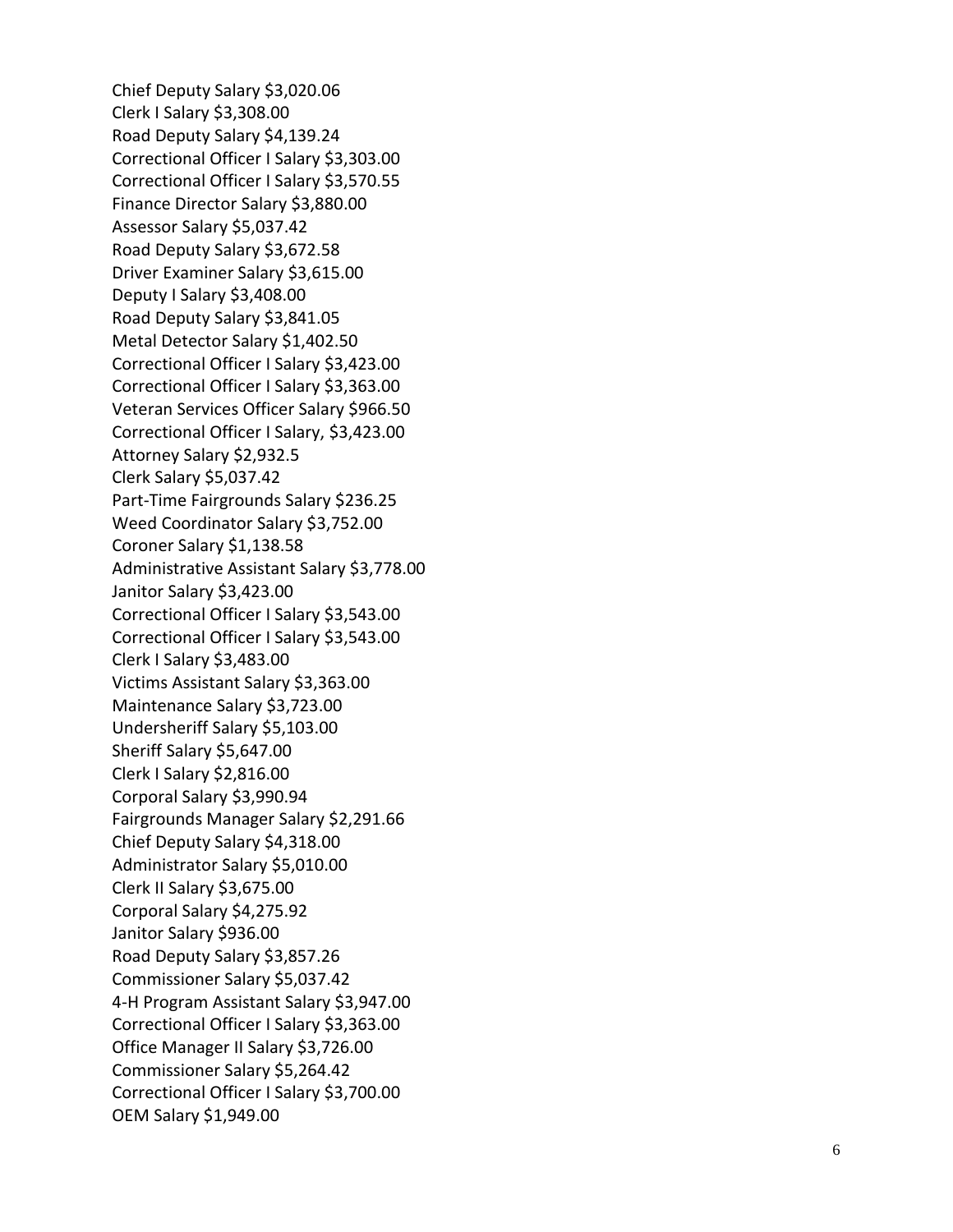E911 Admin Assist Salary \$3,700.00 Correctional Officer I Salary \$3,702.76 Chief Deputy Salary \$3,626.00 Appraisal Clerk Salary \$ 3,2 81.00 Surveyor Salary \$126.50 Correctional Officer I Salary \$3,702.76 Metal Detector Salary \$ 272.00 Captain Salary \$4,863.00

#### ROAD AND BRIDGE

Road Foreman Salary \$5,168.77 Road Crew Salary \$ 3,6 63.00 Road Crew Salary \$ 3 ,423.00 Road Crew Salary \$3,843.00 Road Crew Salary \$4,190.97 Mechanic Salary \$3,632.00 Road Crew Salary \$4,752.95 Road Crew Salary \$4,009.56 Road Crew Salary \$3,603.00 Road Crew Salary \$ 3 ,843.00 Road Crew Salary \$3,663.00 Road Crew Salary \$3,483.00 Road Crew Salary \$3,663.00 Road Crew Salary \$ 3 ,603.00 Road Crew Salary \$3,483.00 Road Crew Salary \$3,603.00 Road Foreman Salary \$5,018.00 Road Crew Salary \$ 3,423.00 Road Crew Salary \$3,663.00 Road Crew Salary \$3,723.00 Road Crew Salary \$3,423.00 Shop Secretary Salary \$3,963.00 Road Crew Salary \$3,543.00 Road Crew \$2,277.60 Road Foreman Salary \$4,198.00 Road Crew Salary \$3,483.00 Road Crew Salary \$3,483.00

#### LANDFILL

Manager Salary \$ 4 ,138.00 Clerk I Salary \$2,916.00 Operator Salary \$3,363.00

### **LIBRARY**

Bookmobile Salary \$888.16 Bookmobile Salary \$1,155.08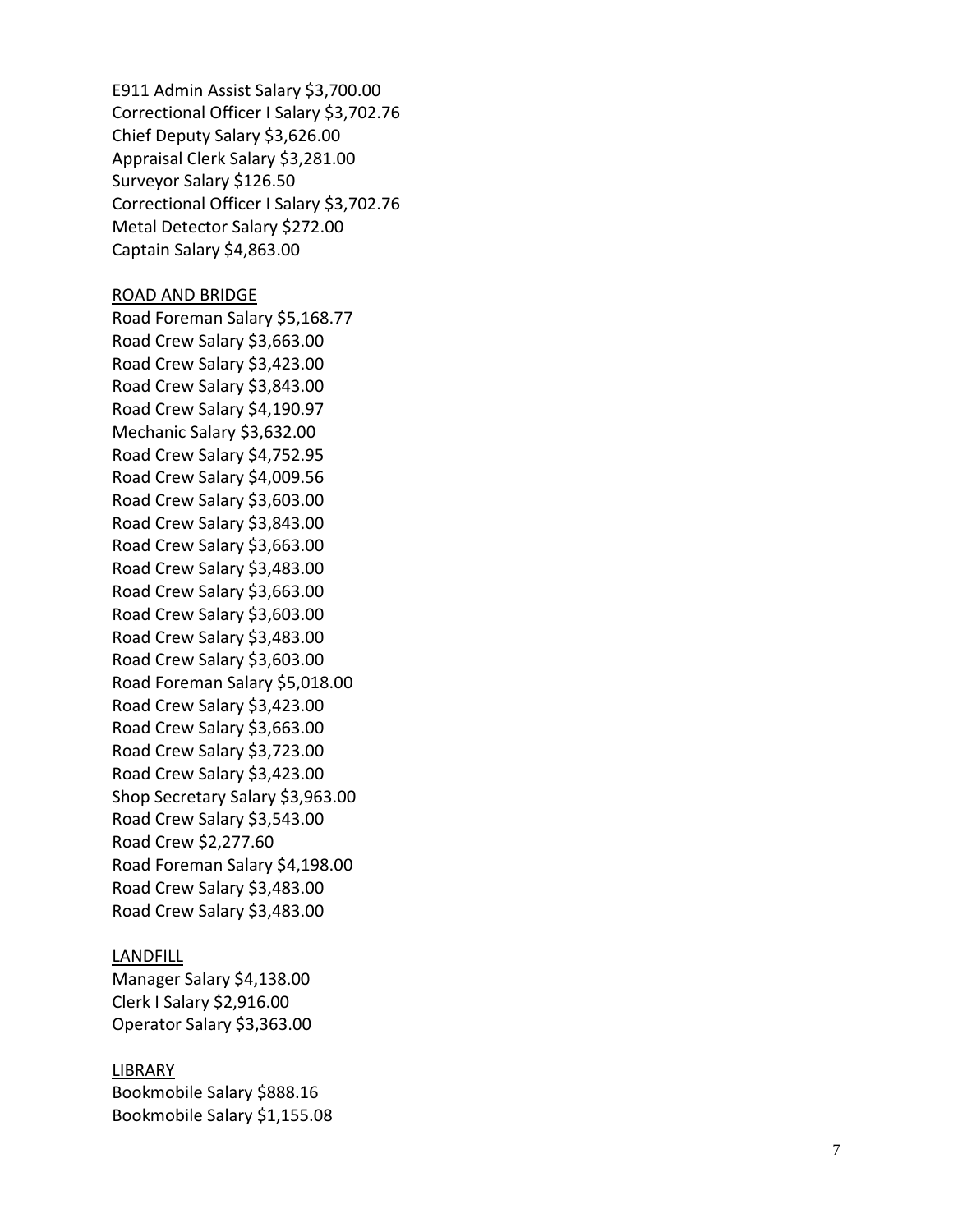### PUBLIC HEALTH

Office Manager Salary, \$3,495.00 Part - time Tobacco Educator Salary \$115.50 Part -time WIC Coordinator Salary \$75.15 Doctor Salary \$100.00 Regional EPR Coordinator Salary \$ 4,666.00 Part -time Tobacco Educator \$1,514.75 Public Health Director Salary \$4,623.00 Part - time Public Health Salary \$ 1,417.50 Part -time Public Health Salary \$1,721.25 EPR Salary \$1,9 4 9.00

### HUMAN SERVICES

Child Support Legal Admin Salary \$ 3 ,910.00 Caseworker III Salary \$ 5 ,228.00 Financial Administrator Salary \$3,800.00 Lead IMT V Salary \$ 3 , 777.00 Assistance PMTS Supervisor Salary \$4,240.00 Director Salary \$5,767.0 0 Caseworker III Salary \$ 4 ,454.00 Admin Assistance III Salary \$3,428.00 IMT II Salary \$3,428.00 Caseworker IV Salary \$4,753.00 Caseworker II Salary \$4, 145.00 Case Aide II Salary \$ 3,293.00

### LINCOLN COUNTY PAYABLES

 21st Century, Parts \$326.86 Amazon Capital, Supplies \$3,926.65 American Environmental, Services \$3,633.25 Artistic Custom Badges and Coins, Uniforms \$673.10 AT&T, Phone \$1,382.90 Automatic -Access, Door Access Repairs \$4,273.90 Axon Enterprise, Equipment \$84.24 Bijou Telephone, Services \$89.95 Black Hills Energy, Services \$3,068.94 Tim Brown, Mileage \$45.00 Steve Burgess,Mileage \$268.18 Capital One, Parts \$885.72 John Carver, MD, Fees \$3,900.00 CDPHE, Certificates \$450.00 Cengage Learning, Books \$210.32 Centennial Mental Health, Services \$500.00 CenturyLink, Phone \$19,978.46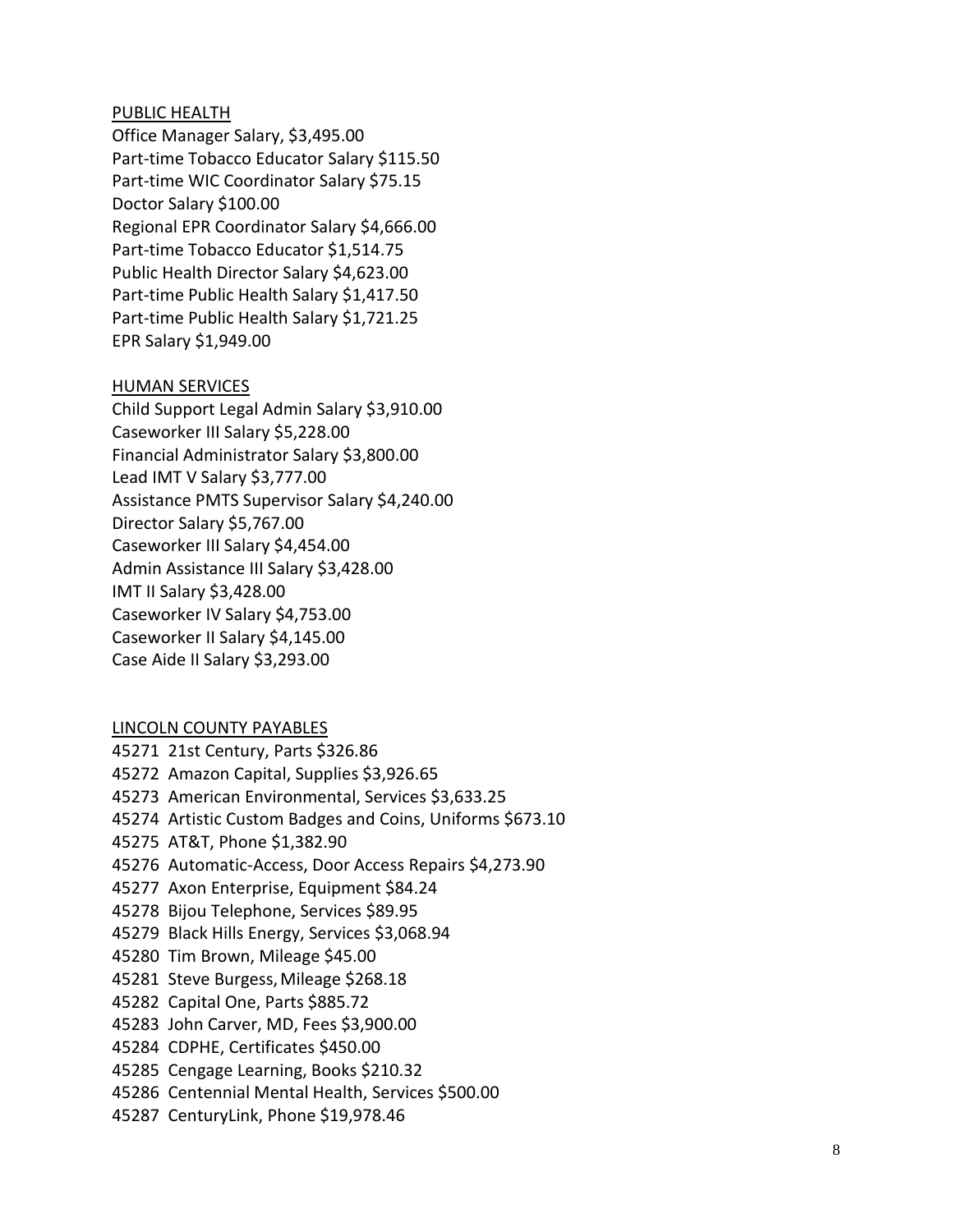CenturyLink, Phone \$4,073.55 CINTAS , Rental \$115.28 Jamie Clark, Mileage \$75.60 45291 Colorado Assessors Assoc, Training \$470.00 Colorado Assessors Assoc, Services, \$850.00 CDAC, Services \$630.00 Colorado Library Consortium, eBooks \$480.00 CPHA, Membership \$45.00 CSU, Services \$3,675.00 Colorado SOS, Election Training \$20.00 CCF, Contract \$7,616.62 Cornerstone Carpet, Cleaning \$100.00 Corporate Billing, Parts \$5,813.89 Court Reporters Clearinghouse, Services \$175.00 Bill Craig, Mileage \$50.40 Cramaro, Parts \$566.05 DACT LLC, Testing \$337.00 Danielle Dascalos, Marketing \$1,575.00 Dell Marketing, Equipment \$1,403.00 DirecTV, Services \$218.99 D -J Petroleum, Fuel \$6,043.37 Ethan Durham, Services \$385.00 Curtis Dutro, Mileage \$64.80 E -470, Tolls \$48.20 2 ECC OG, Membership \$3,000.00 ESRTA, Phone \$3,504.14 Election Center, Training \$1,995.00 Farm Gas, Parts \$149.95 FNB of Hugo, Services \$48.40 FNB of Omaha, Charges \$254.45 FNB of Omaha, Charges \$331.03 FNB of Omaha, Charges \$1,469.07 FNB of Omaha, Charges \$1,663.94 FNB of Omaha, Charges \$289.24 FNB of Omaha, Charges \$1,454.95 FNB of Omaha, Charges \$1,177.32 FNB of Omaha, Charges \$417.84 FNB of Omaha, Charges \$322.95 FNB of Omaha, Charges \$6.82 FNB of Omaha, Charges \$2.00 FNB of Omaha, Charges \$16.18 FNB of Omaha, Charges \$798.59 FNB of Omaha, Charges \$121.84 FNB of Omaha, Charges \$52.97 FNB of Omaha, Charges \$126.30 FNB of Omaha, Charges \$231.05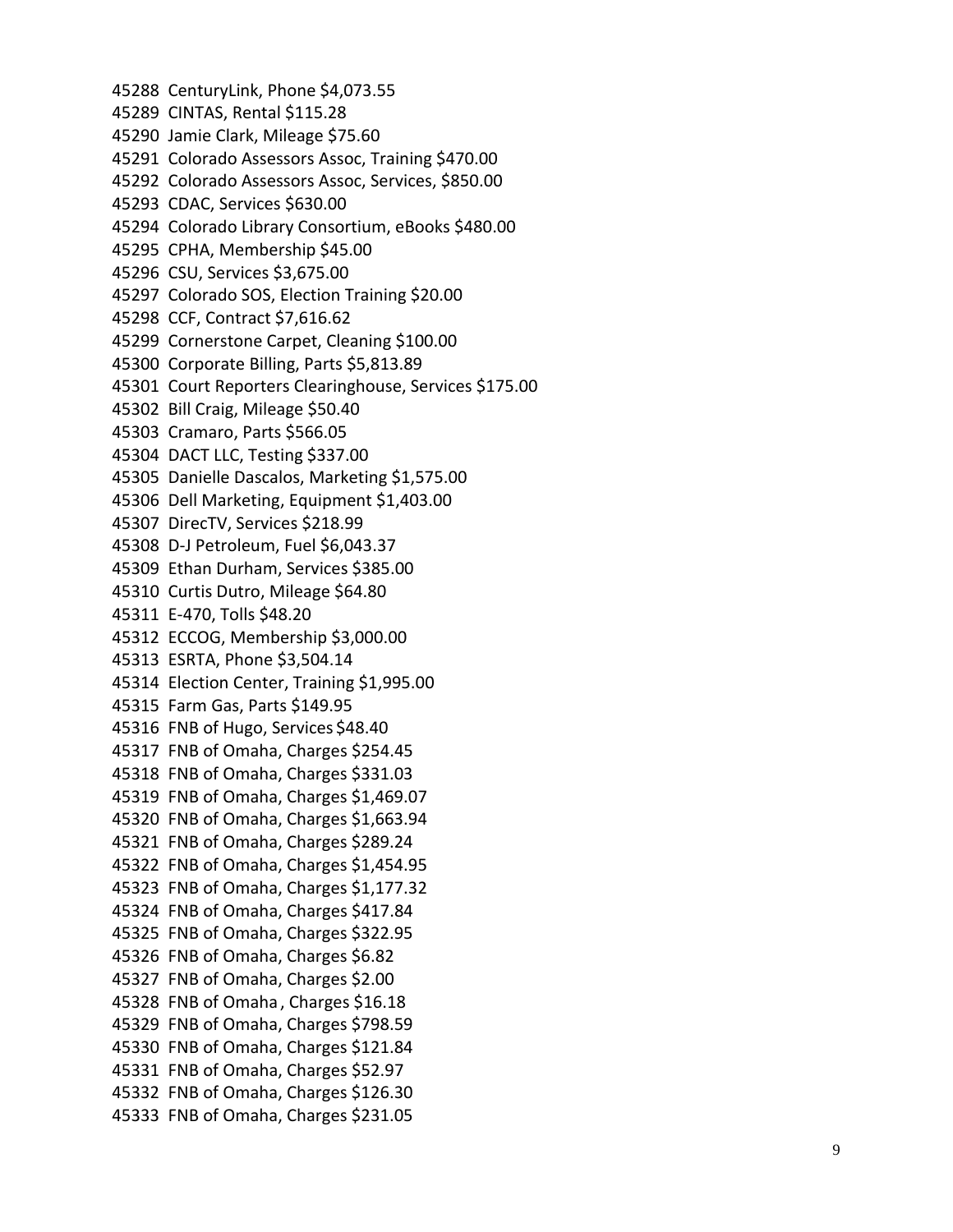FNB of Omaha, Charges \$1,091.08 FNB of Omaha, Charges \$506.58 Flagler Cooperative, Fuel \$13,712.16 Flying Dutchman, Repairs \$72.00 Goodyear, Tires \$1,434.34 Tracy Grimes, Rent \$1,060.00 Robin Halley, Mileage \$722.16 Henry Schein, Supplies \$1,217.50 Hi Altitude Flooring, Services \$23,979.75 Hillyard Denver, Supplies \$3,842.35 Hoffman Drug, Supplies \$587.61 Town of Hugo, Water \$1,881.29 Ingram Library, Books \$464.28 Integrity Ballistics, Training \$415.00 Integrated Voting Systems, Postage \$348.00 Interstate Batteries, Batteries \$429.99 Trey James, Part -Time Help \$360.00 Mark James, Mileage \$111.60 Jefferson Cnty Treasurer, Services \$1,200.00 Jefferson Cnty Public Trustee, Services \$200.00 Joy Johnson, Reimbursement \$116.23 Josie Jones, Callouts \$50.00 KAPCO, Supplie s \$245.45 Karval Water Users, Water \$65.00 KC Electric, Services \$4,740.63 Kimball Midwest, Parts \$17.60 KCCPH, Health Inspector \$2,270.00 KCCPH, Reimbursement \$3,456.83 Judd Kravig, Gravel \$952.50 Corinne Lengel, Mileage \$128.72 Michelle Leonard, Fairgrounds Help \$30.50 Limon Heritage Museum, Supplies \$4,000.00 Limon Leader, Advertising \$612.70 Town of Limon, Utilities \$85.50 LCH, Marketing \$1,667.00 LC Clerk, Registration \$11.56 LC Road & Bridge, Supplies \$573.00 Living True Therapy, Therapy \$2,125.00 Martin Marietta, Stone \$3,254.84 Paul Martin, Mileage \$43.20 Mike McCormick, Mileage \$111.60 MHC Kenworth, Parts \$1,528.44 Mile Saver Shopper, Advertising \$35.10 MVEA, Services \$1,025.46 Nebraska Safety & Fire Equipment, Services \$695.00 NEXTRAN Truck Centers, Vehicles \$113,436.30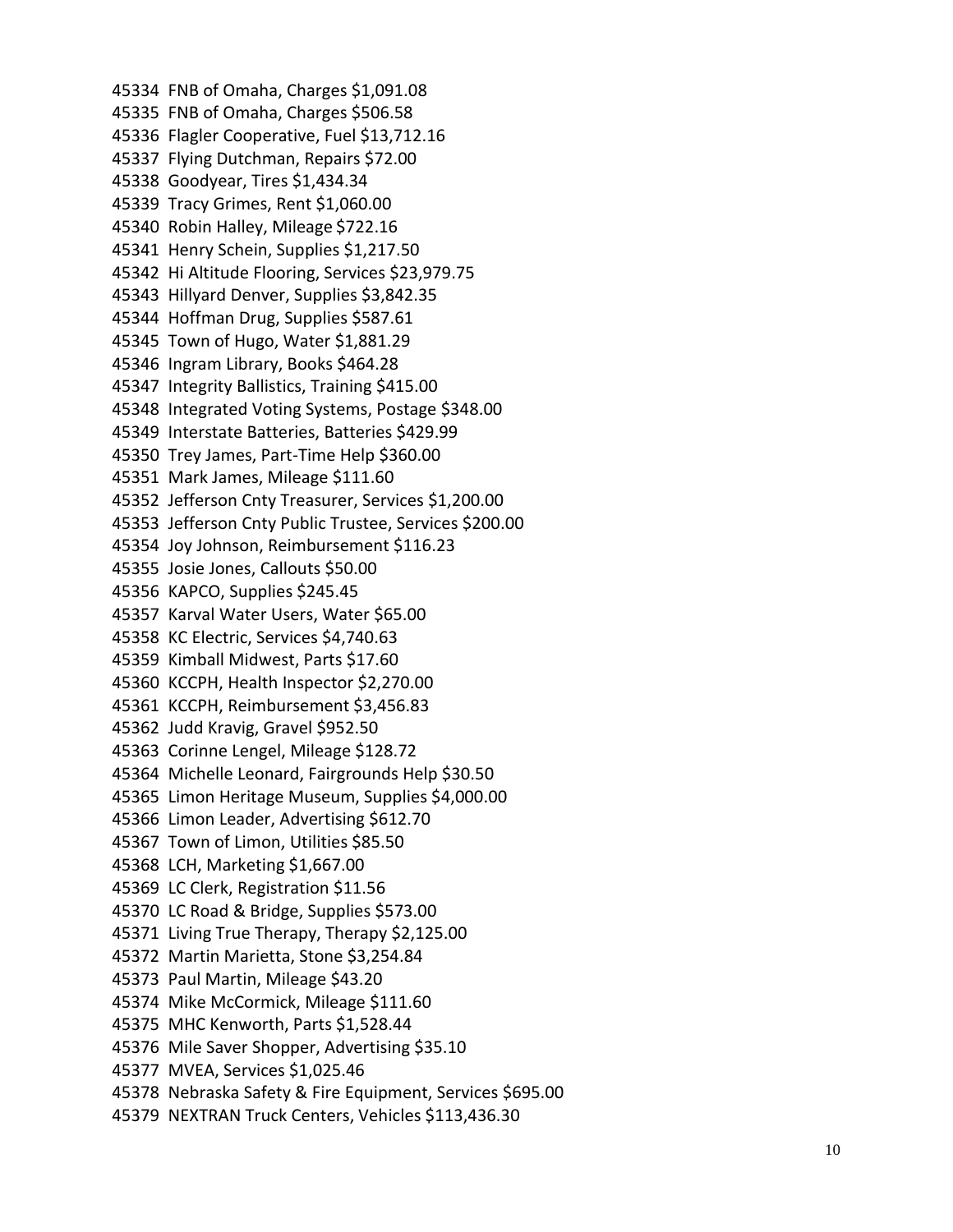Sean Nielson, Callouts \$125.00 NMS Labs, Testing \$875.00 Office of the Dist Attorney, 2nd Qtr Pmt \$36,545.50 Osborne's, Supplies \$230.30 Overhead Door Co, Maintenance \$1,653.30 Parmer's Automotive, Repairs \$392.06 LaRay Patton, Reimbursement \$19.89 PayFlex, Fees \$125.00 Postmaster, Postage \$15.00 PSI, Equipment \$10,645.66 Quill, Supplies \$367.76 Quill, Supplies \$94.72 Quill, Supplies \$1,159.98 John Reid, Mileage \$145.80 Rob's Septic, Services \$600.00 Rockwest Tech, Cameras \$149,957.61 Dale Rostron, Callouts \$25.00 Steve Ryan, Reimbursement \$70.02 S&S, Services \$75.00 Safariland, Supplies \$400.49 Robert J Safranek, Gravel \$3,926.75 Rosann Safranek, Gravel \$3,926.75 Scales Sales & Service, Services \$929.00 Scheopner's, Water \$194.25 Christine Schinzel, Mileage \$32.34 SE & EC Recycling, Fees \$1,297.95 Security Mills, Services \$579.40 The Sign Shop, Supplies \$1,560.00 Skaggs Companies, Uniforms \$52.00 Southern Health Partners, Services \$24,937.86 State of Colorado, Mailers \$274.81 Doug Stone, Gravel \$550.00 Doug Stone, Mileage \$83.21 Stop Stick, Equipment \$578.00 Sunny Comm, Equipment \$4,025.00 Sweetwater Sound, Equipment \$10,596.87 Thunderbird Petroleum, Repairs \$75.00 Town & Country, Parts \$2,223.05 Tri -County Ford, Repairs \$121.84 Tri Valley Performance, Repairs \$190.52 Try -Me Spraying, Supplies \$11,325.99 USPS, POB Fee \$102.00 USPS, POB Fee \$72.00 Vance Brothers, Parts \$59.00 Vern's TV, Signs \$220.00 Viaero,Phone \$382.41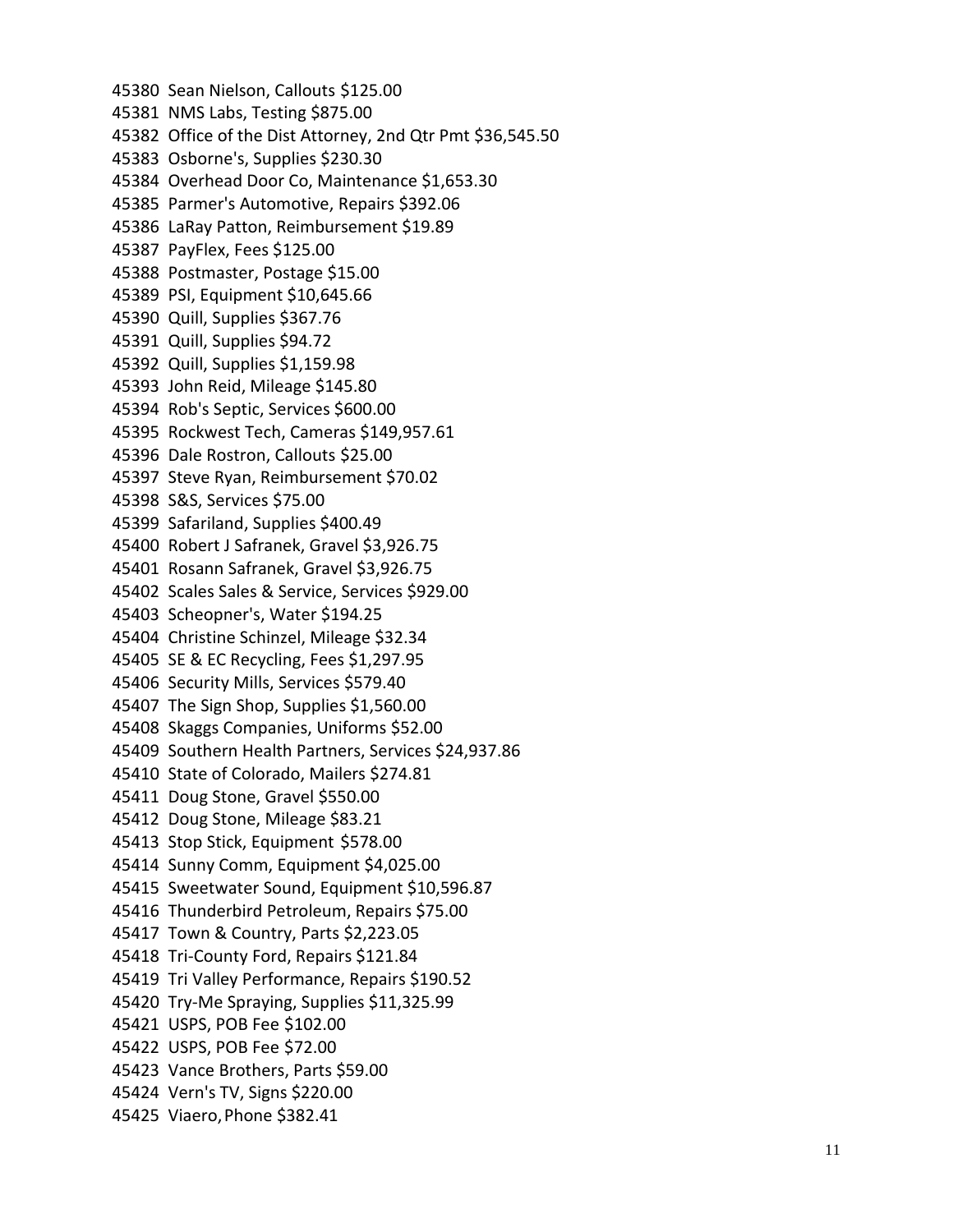Wagner Equip, Repairs \$4,213.22 Wex Bank, Fuel \$1,546.77 Brian White, Gravel \$1,801.58 Perry White, Rock \$9,729.14 Bryson Winterberg, Callouts \$73.44 Witt Boys, Repairs \$4,833.57 Xerox, Contract \$64.52 Xerox, Lease \$187.40 Xerox, Lease \$176.22 Xerox, Lease \$345.53 Xerox, Lease \$187.40 XESI, Contract \$404.16 AFLAC, Premiums \$4,820.16 CHP, Insurance \$129,647.86 0 Clerk of the Combined Courts, Garnishment \$273.05 Family Support Registry, Garnishment \$1,153.00 Great -West Life & Annuity, Deferred Comp \$8,065.00 LC Treasurer, Unemployment \$10.34 LC Treasurer, Unemployment \$626.32 PayFlex, Cafeteria Plan \$425.00 SEI Private Trust, Retirement \$27,036.23

#### LINCOLN COUNTY HUMAN SERVICES PAYABLES

 CCI, Services \$285.79 EC News, Services \$35.00 ESRTA, Phone \$635.75 FNB Hugo, Fee \$5.60 IEBT Corp, Services \$60.00 Matthew Martinich, Services \$475.00 Office Depot, Supplies \$90.89 Xerox, Contract \$175.00 Arapahoe Sheriffs, Services \$55.50 CenturyLink, Phone \$116.29 CKLECC, Fees \$628.68 Curbside Recycling, Services \$145.00 El Paso Sheriffs, Services \$43.70 FNB of Omaha, Charges \$256.46 FNB of Omaha, Charges \$94.99 FNB of Omaha, Charges \$10.17 FNB of Omaha, Charges \$14.00 FNB of Omaha, Charges \$95.14 FNB of Omaha, Charges \$517.54 FNB of Omaha, Charges \$251.07 FNB of Omaha, Charges \$99.16 Tracy Grimes, Rent \$400.00 HCCC, Services \$161.00